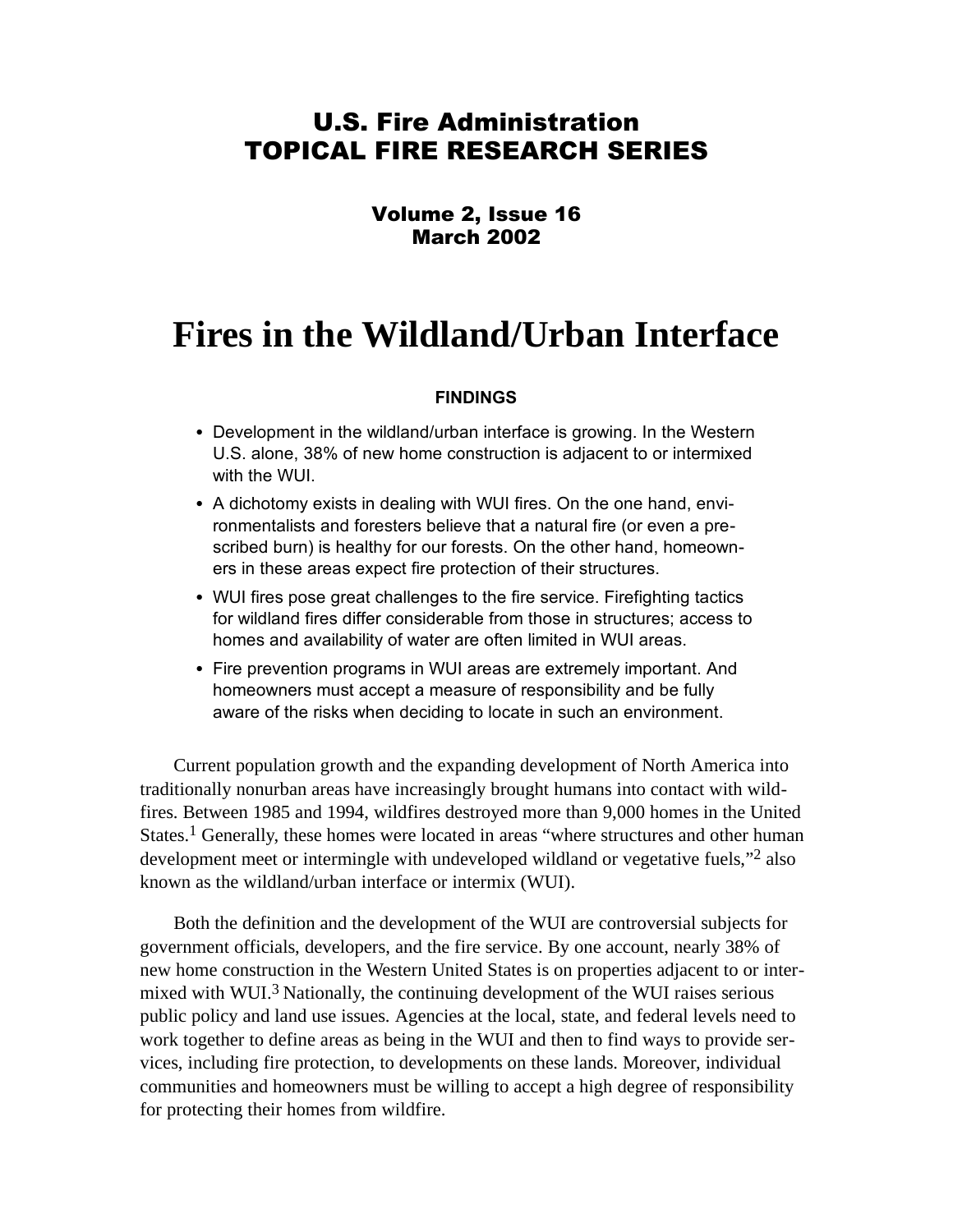This report examines the socioeconomic implications of WUI fires, the unique challenges such fires pose to the fire service, and WUI fire prevention programs.

#### **SOCIOECONOMIC EFFECTS OF WUI FIRES**

Historically, WUI fires have caused significant property loss. One of the most destructive fires occurred in October 1991 when 25 lives were lost and more than 3,000 structures were destroyed by a WUI fire in the East Bay Hills of Oakland, CA. The fire completely overwhelmed the firefighting forces of the area and consumed nearly everything in its path.<sup>4</sup> WUI fires are not only a problem in Western states. In the summer of 1998, wildfires destroyed nearly 500,000 acres and hundreds of structures throughout Florida. Nearly 7,000 firefighters and military personnel from across the nation participated in the fire suppression effort, which ultimately cost between \$620 and \$890 mil- $\ln 5$ 

### **FIRE SUPPRESSION IN THE WUI**

fire suppression personnel to be required to protect homes built in a high-risk area when Fire suppression in the WUI has become a highly controversial issue in the fire service. Some have even gone so far as to argue that it is not appropriate for publicly funded those personnel can be better utilized elsewhere.<sup>6</sup> Despite the controversy, firefighters are still called on to fight fires in the WUI. These fires pose serious technical challenges to the fire service.

*Firefighting Tactics*: On a basic level, the tactics of structural and wildland firefighting are dramatically different. A major component of structural firefighting tactics is direct fire attack usually with water or foam. In wildland firefighting, however, personnel generally try to extinguish a fire indirectly by starving it of fuel, usually by surrounding it with a defensible perimeter of cleared land.

The training and equipment for structural and wildland firefighters have been adapted to support the tactical goals mentioned above. As a result, WUI fires challenge wildland firefighters because they are not trained in structural firefighting. By the same token, structural firefighters have limited training in wildland fire suppression.

*Jurisdiction*: Since fire does not adhere to jurisdictional boundaries and WUI fires require the expertise of both wildland and structural firefighters, firefighters from different agencies must work together to suppress fires in the WUI. This can create a variety of issues, from command and control to payment for services rendered. Also, confusion over jurisdictional boundaries or multijurisdictional operations can lead to reporting issues, as it may not be clear which jurisdiction is responsible for reporting the fire or to whom.

*Access:* Depending on the level of development, some areas may lack the transportation infrastructure required to allow fire department apparatus the access needed to protect homes. Roads may be too narrow or steep for fire trucks to navigate or bridges may not be able to support the trucks' weight.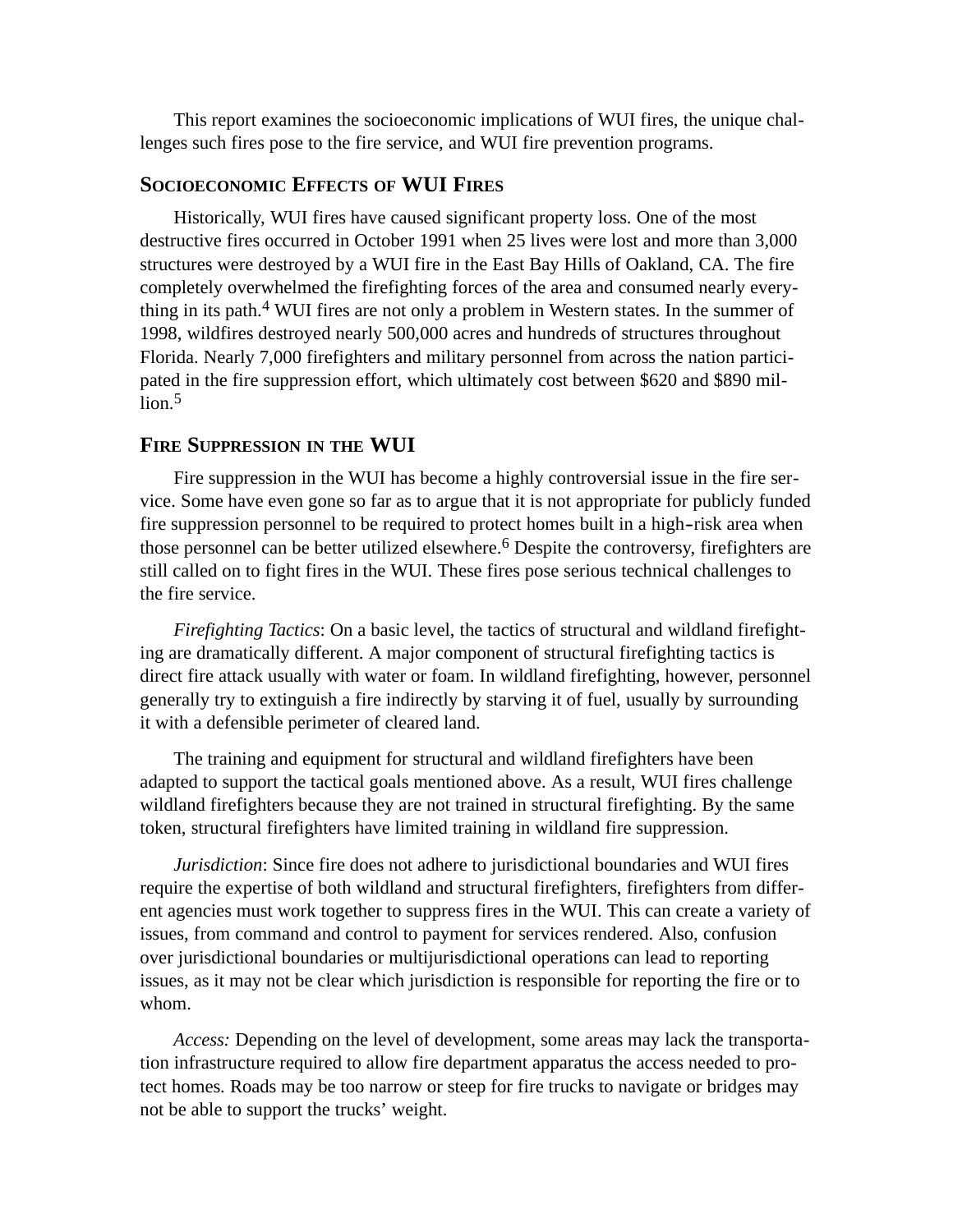*Water Supply*: An area's level of development and proximity to a municipal water system will directly affect the amount of water available to firefighters for suppression activities. Homes in areas without access to a municipal water system will be more difficult to defend and protect from wildfire, as water will have to be brought to the site in tankers or by drawing from static water sources nearby.

#### **WUI FIRE PREVENTION**

Preventing fires costs significantly less than suppressing them. As a result, fire prevention efforts in the WUI are crucial. With this observation, it is important to understand that fire plays an important role in wildland ecosystems; some plant species even depend on fire to propagate. For many years, however, the federal government advocated the suppression of all wildfires, regardless of size or location. Over time, these policies created a dangerous accumulation of vegetative fuels in our forests.

Foresters and other government officials are now struggling with how to reduce the amount of fuel in the forests. Some favor mechanically thinning the forests through logging and other means. Others support the use of prescribed burning, where officials deliberately set fires to clear out scrub and other brush to reduce the chance of wildfires. Prescribed burning, however, is highly controversial. In May 2000, a prescribed burn near Los Alamos, NM, "escaped" and caused nearly \$1 billion in property loss and damage.

A Wildland/Urban Interface Fire Protection Program identified four common components of interface fires: (1) Low relative humidity, high temperatures, and high winds often are in place before a fire starts. (2) Human activity such as arson, debris burning, or downed electrical wires case many interface fires. (3) Many destroyed homes were constructed with combustible material or have especially vulnerable features such as wood shingle roofs. (4) Considerable combustible materials surround the home, such as woodpiles and fences.<sup>7</sup>

To highlight the importance of fire safety in the WUI, communities throughout the country have codified requirements for homeowners to construct and maintain their homes in a fire-safe manner. Other communities have considered tax credits for homeowners as a means to encourage fire safety in the WUI. The insurance industry also has an important stake in protecting homes in the WUI; the Oakland Hills fires of 1991 alone caused nearly \$1.2 billion in insured property losses. 8 As such, the industry has considered adjusting premiums based on the assessed level of wildfire risk for a particular property.

Despite these measures, new homeowners in the WUI often do not understand the risks associated with their environment and do not take the appropriate steps to protect their homes from wildfires. Protective steps include:

• Constructing homes with fire-resistant materials.